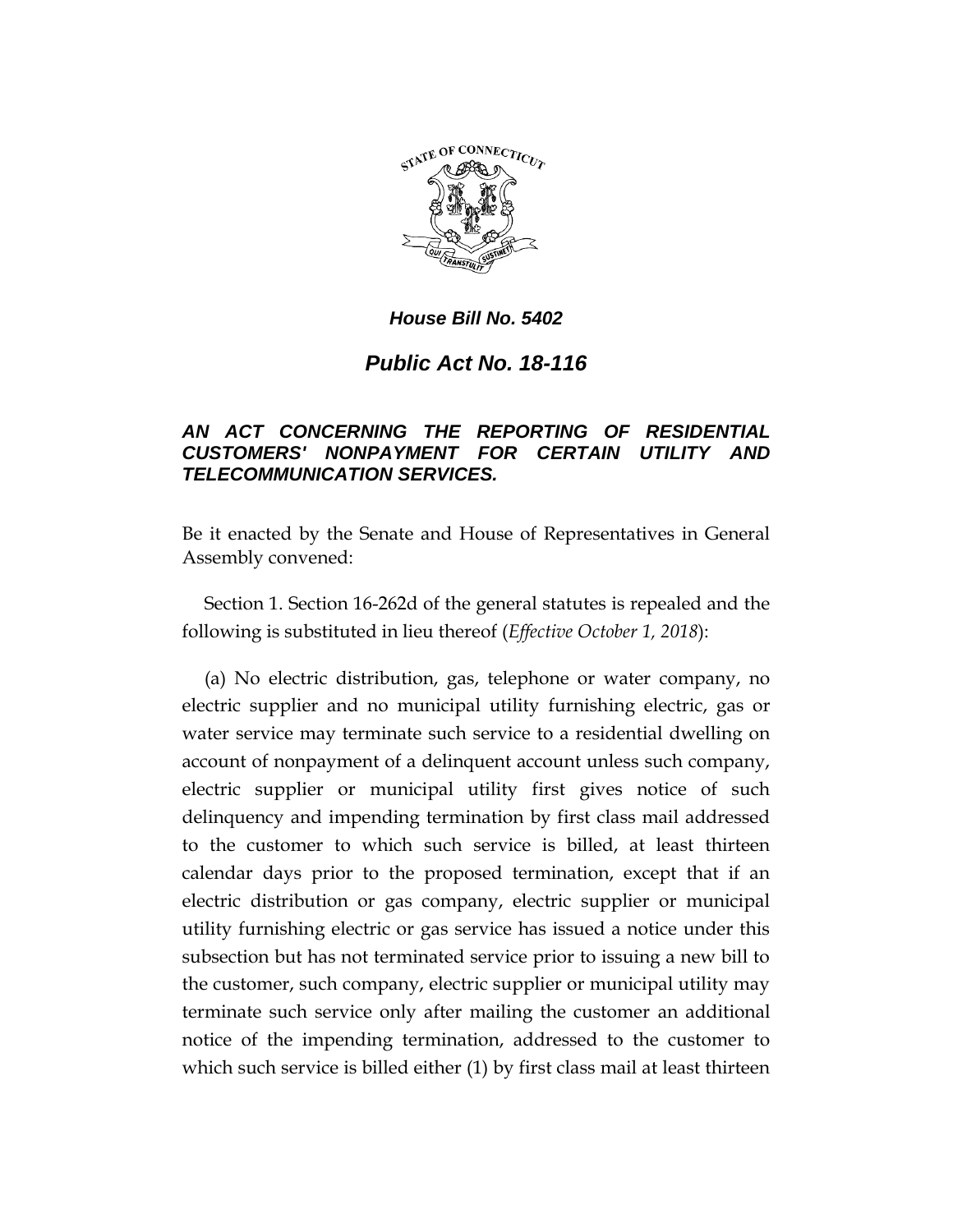calendar days prior to the proposed termination, or (2) by certified mail, at least seven calendar days prior to the proposed termination. In the event that multiple dates of proposed termination are provided to a customer, no such company, electric supplier or municipal utility shall terminate service prior to the latest of such dates. For purposes of this subsection, the thirteen-day periods and seven-day period shall commence on the date such notice is mailed. If such company, electric supplier or municipal utility does not terminate service within one hundred twenty days after mailing the initial notice of termination, such company, electric supplier or municipal utility shall give the customer a new notice at least thirteen days prior to termination. Every termination notice issued by a public service company, electric supplier or municipal utility shall contain or be accompanied by an explanation of the rights of the customer provided in subsection (c) of this section.

(b) No such company, electric supplier or municipal utility shall effect termination of service for nonpayment during such time as any resident of a dwelling to which such service is furnished is seriously ill, if the fact of such serious illness is certified to such company, electric supplier or municipal utility by a registered physician or an advanced practice registered nurse within such period of time after the mailing of a termination notice pursuant to subsection (a) of this section as the Public Utilities Regulatory Authority may by regulation establish, provided the customer agrees to amortize the unpaid balance of his account over a reasonable period of time and keeps current his account for utility service as charges accrue in each subsequent billing period.

(c) No such company, electric supplier or municipal utility shall effect termination of service to a residential dwelling for nonpayment during the pendency of any complaint, investigation, hearing or appeal, initiated by a customer within such period of time after the mailing of a termination notice pursuant to subsection (a) of this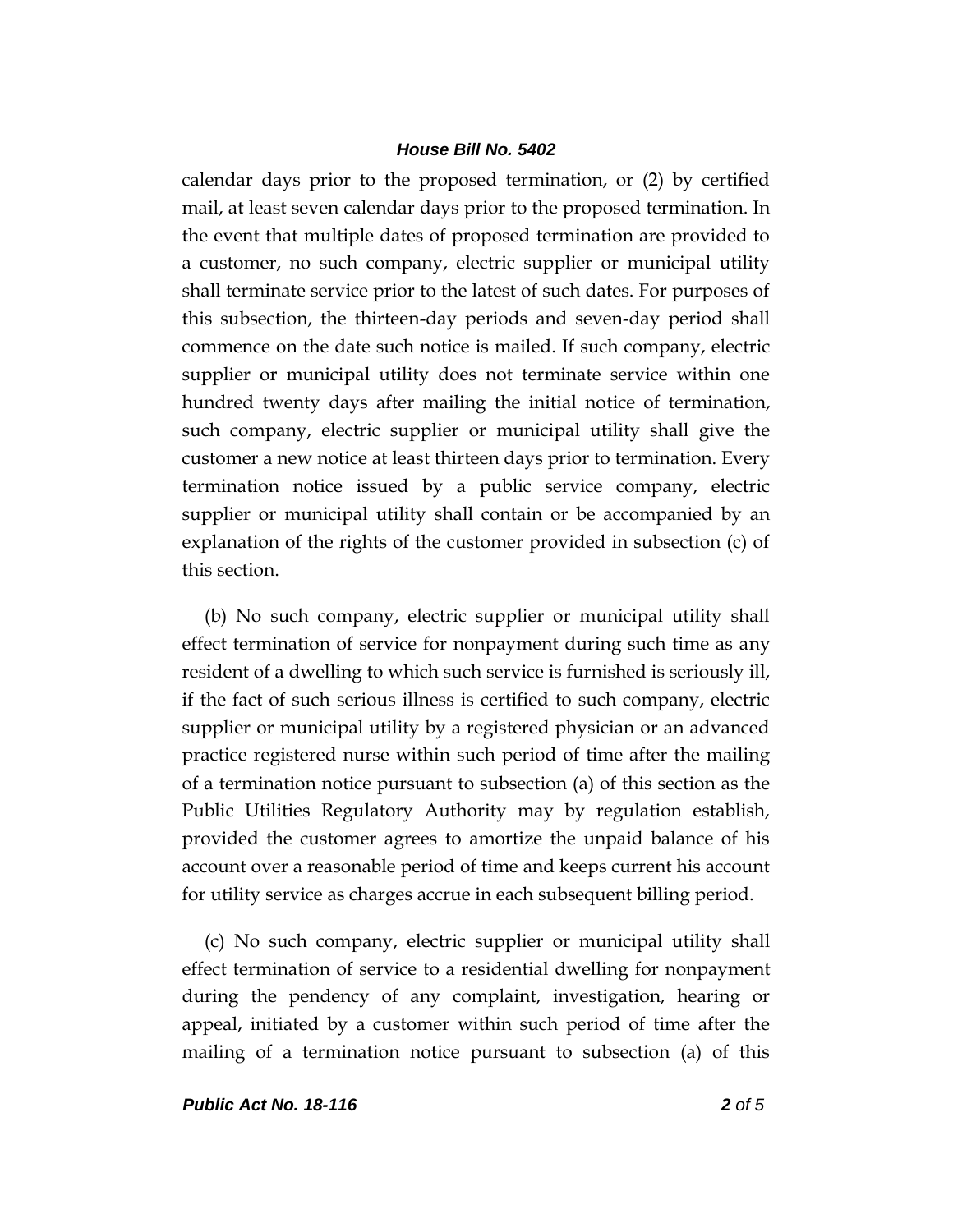section as the Public Utilities Regulatory Authority may by regulation establish; provided, any telephone company during the pendency of any complaint, investigation, hearing or appeal may terminate telephone service if the amount of charges accruing and outstanding subsequent to the initiation of any complaint, investigation, hearing or appeal exceeds on a monthly basis the average monthly bill for the previous three months or if the customer fails to keep current his telephone account for all undisputed charges or fails to comply with any amortization agreement as hereafter provided.

(d) Any customer who has initiated a complaint or investigation under subsection (c) of this section shall be given an opportunity for review of such complaint or investigation by a review officer of the company, electric supplier or municipal utility other than a member of such company's, electric supplier's or municipal utility's credit authority, provided the Public Utilities Regulatory Authority may waive this requirement for any company, electric supplier or municipal utility employing fewer than twenty-five full-time employees, which review shall include consideration of whether the customer should be permitted to amortize the unpaid balance of his account over a reasonable period of time. No termination shall be effected for any customer complying with any such amortization agreement, provided such customer also keeps current his account for utility service as charges accrue in each subsequent billing period.

(e) Any customer whose complaint or request for an investigation has resulted in a determination by a company, electric supplier or municipal utility which is adverse to him may appeal such determination to the Public Utilities Regulatory Authority or a hearing officer appointed by the authority.

(f) If, following the receipt of a termination notice or the entering into of an amortization agreement, the customer makes a payment or payments amounting to twenty per cent of the balance due, the public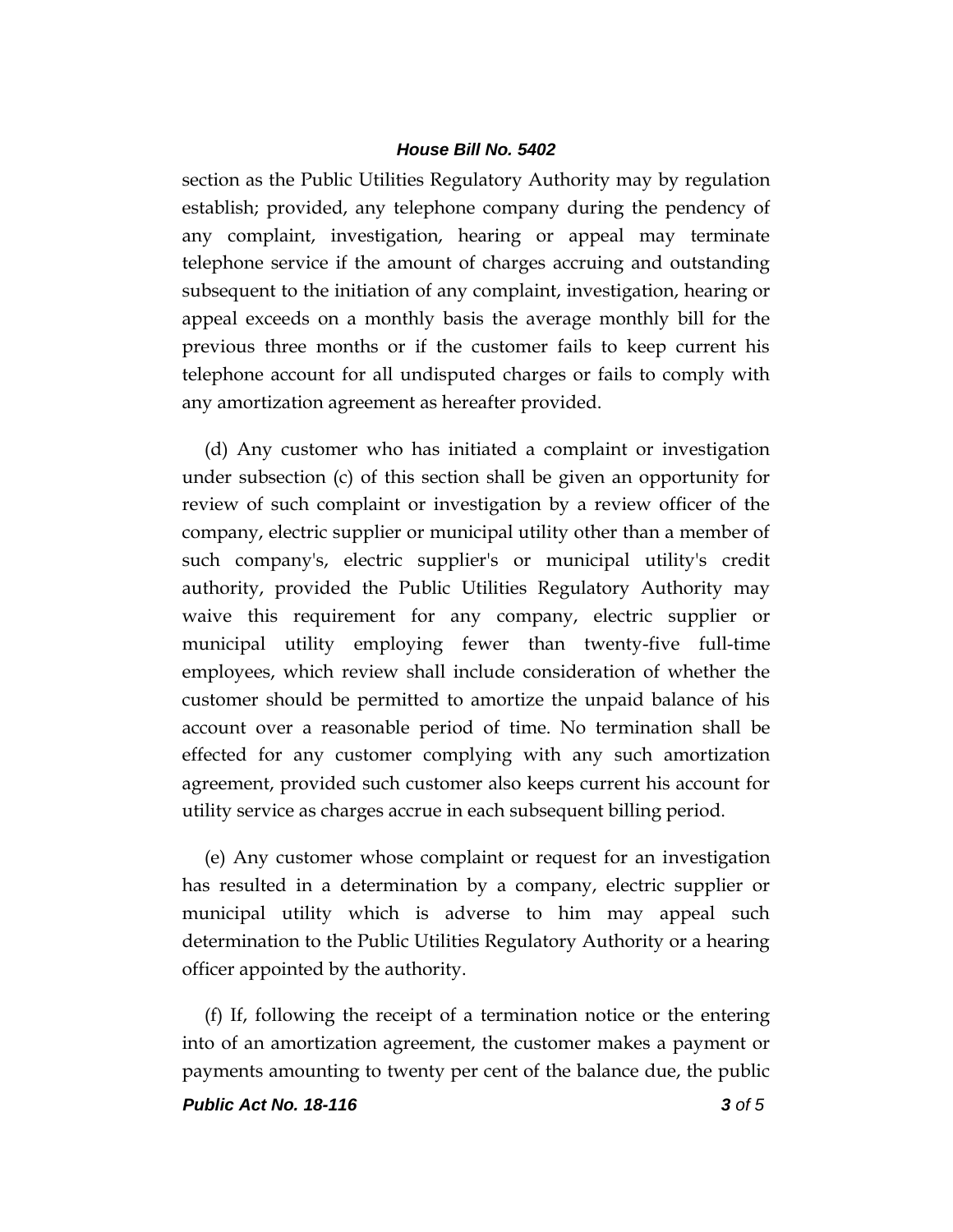service company or electric supplier shall not terminate service without giving notice to the customer, in accordance with the provisions of this section, of the conditions the customer must meet to avoid termination, but such subsequent notice shall not entitle such customer to further investigation, review or appeal by the company, electric supplier, municipal utility or authority.

(g) No electric distribution, gas **[**, telephone**]** or water company, **[**certified telecommunications provider,**]** gas registrant or municipal utility furnishing electric, gas or water service shall submit to a credit rating agency, as defined in section 36a-695, any information about a residential customer's nonpayment for electric, gas **[**, telephone, telecommunications**]** or water service unless the customer is more than **[**sixty**]** one hundred twenty days delinquent in paying for such service. In no event shall such a company, **[**certified telecommunications provider,**]** gas registrant or municipal utility submit to a credit rating agency any information about a residential customer's nonpayment for such service if the customer has initiated a complaint, investigation, hearing or appeal with regard to such service under subsection (c) of this section that is pending before the authority. If such a company, **[**certified telecommunications provider,**]** gas registrant or municipal utility intends to submit to a credit rating agency information about a customer's nonpayment for service, it shall, at least thirty days before submitting such information, send the customer by first class mail notification that includes the statement, "AS AUTHORIZED BY LAW, FOR RESIDENTIAL ACCOUNTS, WE SUPPLY PAYMENT INFORMATION TO CREDIT RATING AGENCIES. IF YOUR ACCOUNT IS MORE THAN **[**SIXTY**]** ONE HUNDRED TWENTY DAYS DELINQUENT, THE DELINQUENCY REPORT COULD HARM YOUR CREDIT RATING".

(h) No telephone company or certified telecommunications provider shall submit to a credit rating agency, as defined in section 36a-695,